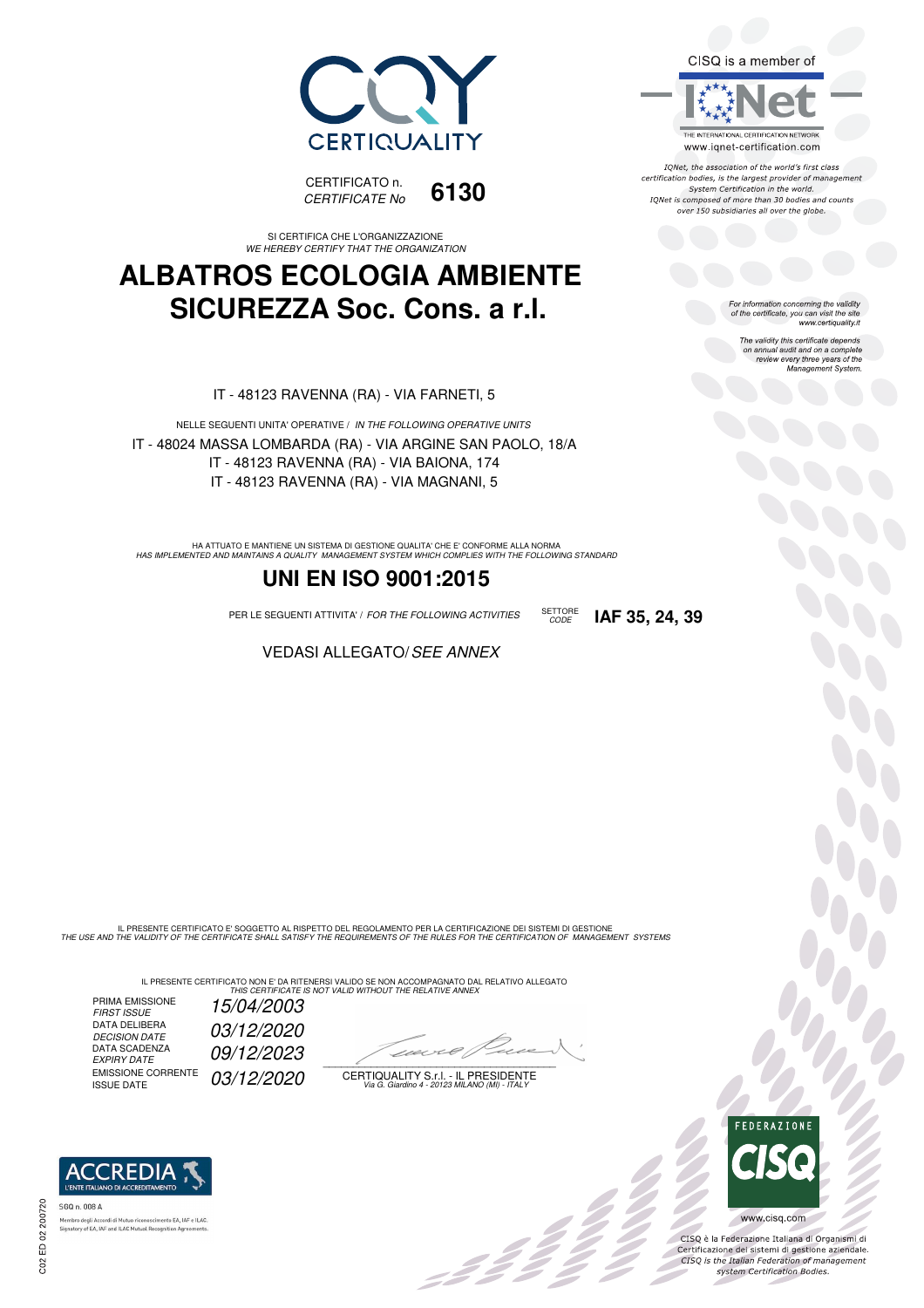

Pagina

ALLEGATO AL CERTIFICATO n. *ANNEX TO CERTIFICATE No* Page 1/1 **6130**

# **ALBATROS ECOLOGIA AMBIENTE SICUREZZA Soc. Cons. a r.l.**

### ATTIVITA' / *ACTIVITIES*



IONet, the association of the world's first class certification bodies, is the largest provider of management System Certification in the world. IQNet is composed of more than 30 bodies and counts over 150 subsidiaries all over the globe.

For information concerning the validity<br>of the certificate, you can visit the site<br>www.certiquality.it

The validity this certificate depends on annual audit and on a complete review every three years of the Management System.

Organizzazione e coordinamento per conto dei soci consorziati delle attività di: -raccolta e trasporto di rifiuti speciali pericolosi e non pericolosi da avviare a recupero e/o smaltimento; -bonifiche ambientali; -spazzamento meccanico e manuale di strade e piazze; -servizi di pulizia industriale e civile, disinfezione e disinfestazione; -conduzione operativa di: 1.impianti di compostaggio, servizio di attività operative di movimentazione, vagliatura e lavorazione rifiuti finalizzate alla digestione anaerobica, compostaggio, biostabilizzazione, triturazione, separazione, riduzione volumetrica e produzione di biomasse; 2.piattaforme ecologiche attrezzate, scarico, movimentazione, accumulo, carico rifiuti e pulizia impianto; 3.impianti di selezione e recupero, servizio di valorizzazione di rifiuti mediante selezione meccanico/manuale e movimentazione meccanica.

Attività di intermediazione e commercio di rifiuti pericolosi e non pericolosi senza detenzione. Gestione di impianti per le attività di: -cernita, triturazione, macinazione e polverizzazione di pneumatici fuori uso e cascami di gomma; produzione e vendita di granuli e polverino di gomma; stoccaggio, selezione, avvio a recupero e/o smaltimento di rifiuti solidi urbani e assimilati e di rifiuti solidi speciali pericolosi e non pericolosi.

*Organization and coordination of the following activities, on behalf of the members of the consortium: - collection and transport of hazardous and non-hazardous special waste to be intended to restoration and/or disposal; - environmental reclamations; - mechanical and manual sweeping of roads and squares; - residential and industrial cleaning services, disinfection and disinfestations: - operations management of : 1.composting systems, operating activities concerning handling, sieving and processing of waste intended to anaerobic digestion, composting, biostabilization, shredding, separation, volume reduction and production of biomasses; 2. equipped community depots, unloading, handling, accumulation, loading of waste and cleaning of the system; 3. selection and restoration systems, waste valorisation service by mechanical/manual selection and mechanical handling.* 

*Intermediation and trade activity of hazardous and non hazardous waste without detention. Management of systems for the following activities: -selection, shredding, grinding and crushing of tyres out-of-order and rubber waste; production and sale of rubber granules and powder; - storage, selection, dispatch to restoration and/or disposal of urban solid waste and assimilated as well as hazardous and non-hazardous special solid waste.*

> IL PRESENTE ALLEGATO NON E' DA RITENERSI VALIDO SE NON ACCOMPAGNATO DAL RELATIVO CERTIFICATO *THIS ANNEX IS NOT VALID WITHOUT THE RELEVANT CERTIFICATE*

PRIMA EMISSIONE<br>FIRST ISSUE DATA DELIBERA<br>DECISION DATE DATA SCADENZA DATA SCADENZA **DATA SCADENZA**<br>EXPIRY DATE<br>EMISSIONE CORRENTE 03/12/2020

*FIRST ISSUE 15/04/2003 DECISION DATE 03/12/2020*

22

CERTIQUALITY S.r.l. - IL PRESIDENTE EMISSIONE CORRENTE ISSUE DATE *03/12/2020 Via G. Giardino 4 - 20123 MILANO (MI) - ITALY*



CISQ è la Federazione Italiana di Organismi di Certificazione dei sistemi di gestione aziendale.<br>CISQ is the Italian Federation of management system Certification Bodies



ento FA JAF e ILAC Signatory of EA, IAF and ILAC Mutual Recognition Age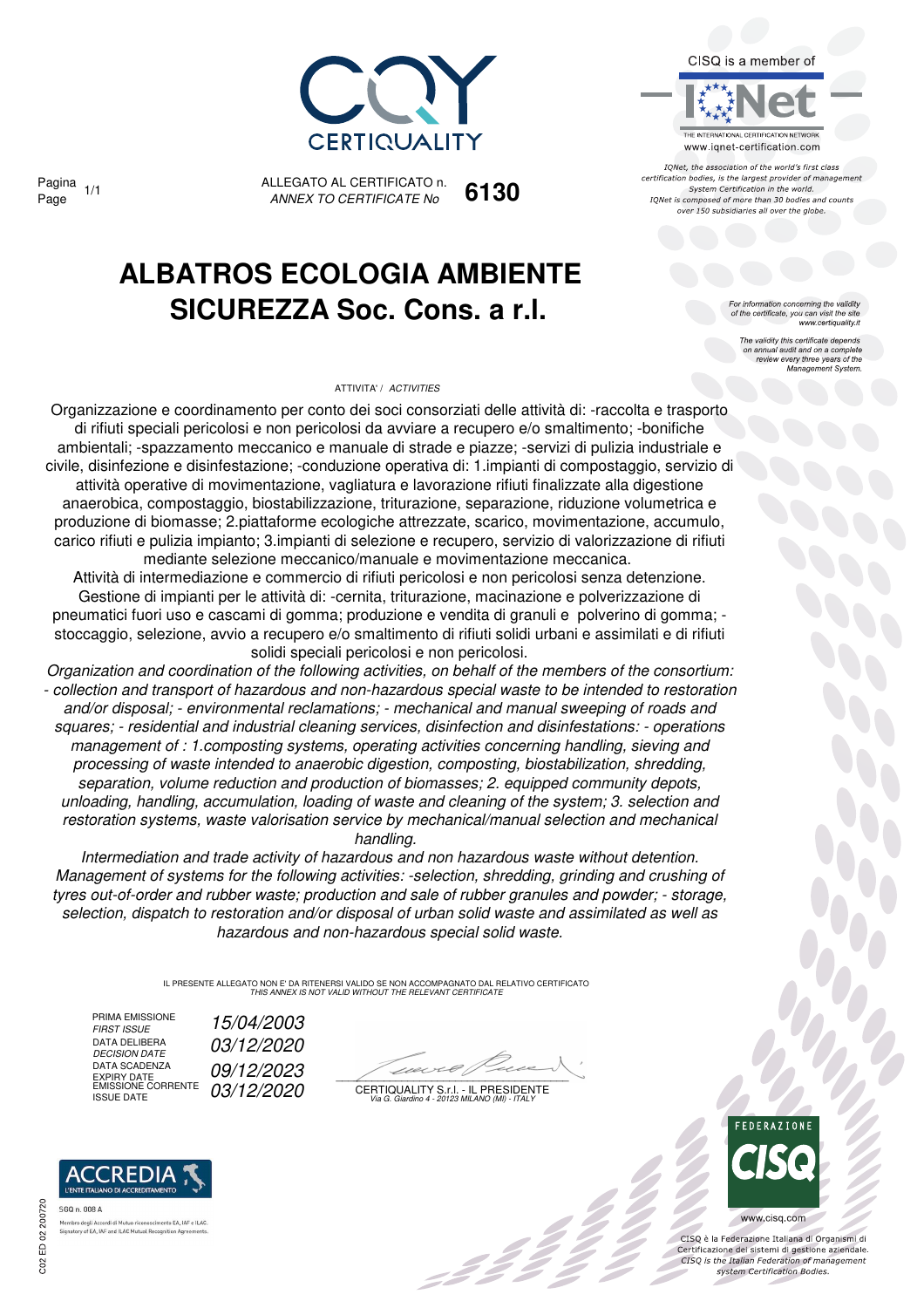®



THE INTERNATIONAL CERTIFICATION NETWORK

# *CERTIFICATE*

has issued an IQNet recognised certificate that the organization:

# **ALBATROS ECOLOGIA AMBIENTE SICUREZZA Soc. Cons. a r.l.**

IT - 48123 RAVENNA (RA) - VIA FARNETI, 5

for the following scope See annex **Quality Management System** has implemented and maintains a which fulfills the requirements of the following standard

**ISO 9001:2015**

Issued on: First issued on: Expires on: **2020-12-03 2003-04-15 2023-12-09** This attestation is directly linked to the IQNet Partner's original certificate and shall not be used as a stand-alone document

*Registration number:* **IT-25242**



*Alex Stoichitoiu President of IQNET*



*Ing. Mario Romersi*

*President of CISQ* 

IQNet Partners\*:

AENOR *Spain* AFNOR Certification *France* APCER *Portugal* CCC *Cyprus* CISQ *Italy* CQC *China* CQM *China* CQS *Czech Republic* Cro Cert *Croatia* DQS Holding GmbH *Germany* EAGLE Certification Group *USA* Cro Cert FCAV *Brazil* FONDONORMA *Venezuela* ICONTEC *Colombia* Inspecta Sertifiointi Oy *Finland* INTECO *Costa Rica* IRAM *Argentina* JQA *Japan* KFQ *Korea* MIRTEC *Greece* MSZT *Hungary* Nemko AS *Norway* NSAI *Ireland* NYCE-SIGE *México* PCBC *Poland* Quality Austria *Austria* RR *Russia* SII *Israel* SIQ *Slovenia* RR SIRIM QAS International *Malaysia* SQS *Switzerland* SRAC *Romania* TEST St Petersburg *Russia* TSE *Turkey* YUQS *Serbia* CISQ/CERTIQUALITY S.r.I.<br>
has issued an IQNet recognised certificate that the organizz<br> **ALBATROS ECOLOGIA AMBIENTE**<br>
SICUREZZA Soc. Cons. a r.I.<br>
IT -48123 RAVENNA (RA) - VIA FARNETI, 5<br>
lower memberim and an interaction

\* The list of IQNet partners is valid at the time of issue of this certificate. Updated information is available under www.iqnet-certification.com